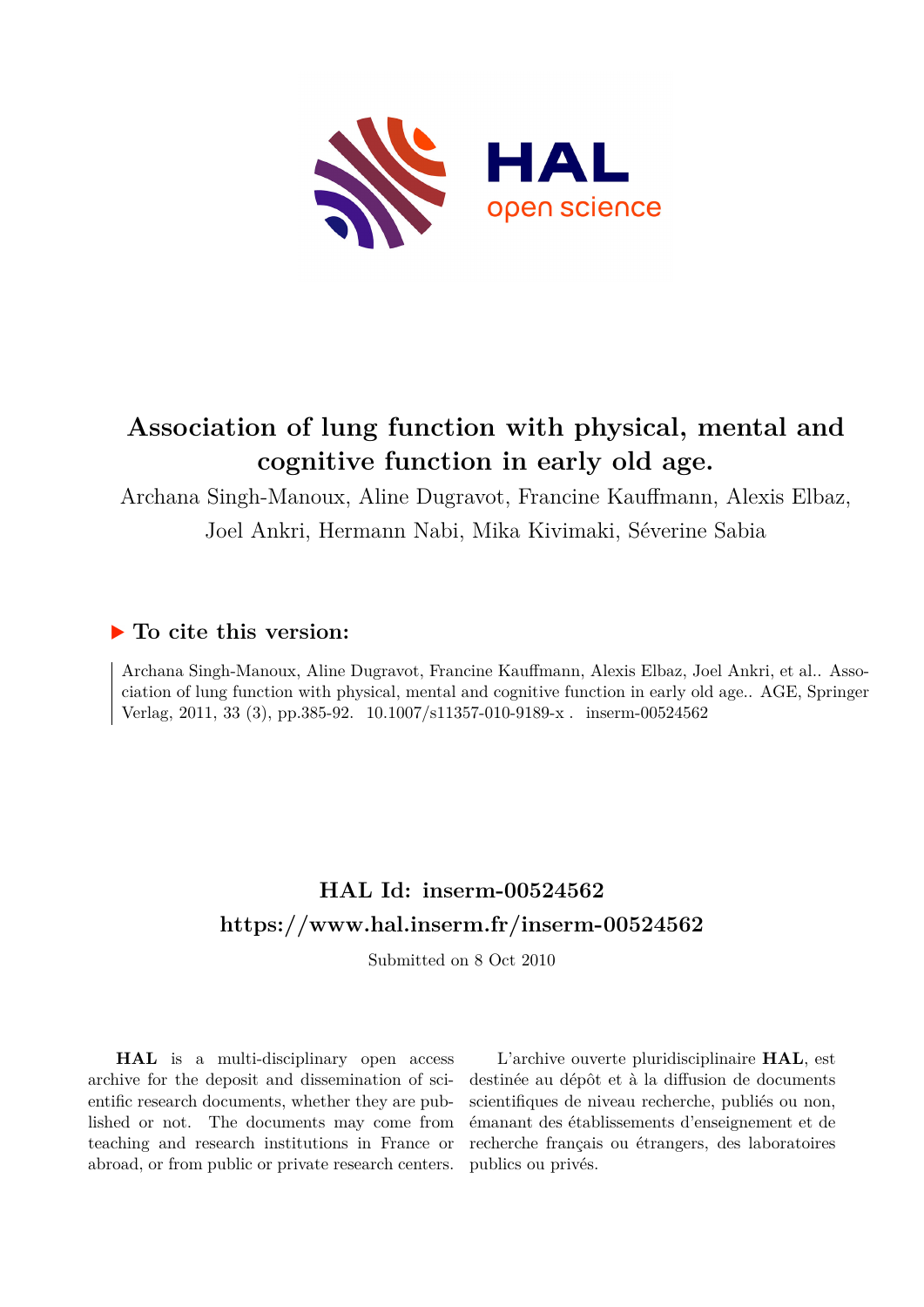# *Association of lung function with physical, mental and cognitive function in early old age*

**Archana Singh-Manoux** 1 2 3 \* **, Aline Dugravot** <sup>1</sup> **, Francine Kauffmann** <sup>1</sup> **, Alexis Elbaz** <sup>4</sup> **, Joel Ankri** <sup>3</sup> **, Hermann Nabi** <sup>1</sup> **, Mika Kivimaki** <sup>2</sup> **, S**é**verine Sabia** <sup>1</sup>

<sup>1</sup> CESP, Centre de recherche en épidémiologie et santé des populations INSERM : U1018 , Université Paris XI - Paris Sud , Université de *Versailles Saint-Quentin-en-Yvelines , INED , H*ô*pital Paul Brousse, 16 av. Paul Vaillant Couturier, 94807 Villejuif Cedex, FR*

*Department of Epidemiology and Public Health 2 University College of London (UCL) , 1-19 Torrington Place London WC1E 6BT,GB*

*Centre de G rontologie 3* <sup>é</sup> *Assistance publique - H*ô*pitaux de Paris (AP-HP) , H*ô*pital Sainte P*é*rine , 11 rue Charbon-Lagache 75016 Paris Cedex, FR*

*Neuro pid miologie 4* <sup>é</sup> <sup>é</sup> *INSERM : U708 , Universit*é *Paris VI - Pierre et Marie Curie , GH Pitie-Salpetriere 47, Boulevard de L*'*Hopital 75651 Paris cedex 13,FR*

\* Correspondence should be addressed to: Archana Singh-Manoux <archana.singh-manoux@inserm.fr >

#### **Abstract**

**Lung function predicts mortality, whether it is associated with functional status in the general population remains unclear. This study examined the association of lung function with multiple measures of functioning in early old age. Data are drawn from the Whitehall II study; data on lung function (forced expiratory volume in one second, height FEV ), walking speed (over 2.44 m), cognitive <sup>1</sup> function (memory and reasoning), and self-reported physical and mental functioning (SF-36) were available on 4443 individuals, aged 50**–**74 years. In models adjusted for age, one standard deviation (SD) higher height-adjusted FEV was associated with greater <sup>1</sup> walking speed (beta**=**0.16, 95**% **CI: 0.13, 0.19), memory (beta**=**0.09, 95**% **CI: 0.06, 0.12), reasoning (beta**=**0.16, 95**% **CI: 0.13, 0.19), and self-reported physical functioning (beta**=**0.13, 95**% **CI: 0.10, 0.16). Socio-demographic measures, health behaviours (smoking, alcohol, physical activity, fruit/vegetable consumption), BMI and chronic conditions explained two-thirds of the association with walking speed and self-assessed physical functioning and over 80**% **of the association with cognitive function. Our results suggest that lung function is a good** "**summary**" **measure of overall functioning in early old age.**

**MESH Keywords** Aged ; Aging ; physiology ; psychology ; Cognition ; physiology ; Female ; Health Status ; Humans ; Lung ; physiology ; Male ; Middle Aged ; Spirometry ; Walking ; physiology

**Author Keywords** ageing ; lung function ; cognitive function ; physical function

Lung function is known to increase up to the mid-twenties and then diminish with age  $[1;2]$  as static recoil pressure of the lungs decreases leading to lowered forced expiratory flow and vital capacity. There is evidence, from at least two strands of research, to show that poor lung function is associated with poor functional status. One, research suggests that lung function predicts poor cognitive outcomes [3 –7 ] and dementia [8 ]; perhaps due to changes in the central nervous system through processes such as subclinical vascular disease, resulting from inflammation, oxidative stress or cardiovascular risk factors,[9 ]or hypoxia-induced changes in neurotransmitter metabolism.[10 ;11 ]Two, Chronic Obstructive Pulmonary Disease (COPD) is associated with complex chronic comorbidities,[12 ]even in middle-aged patients.[13 ;14 ]There is also some evidence to support the hypothesis that pulmonary function is associated with physical function in the general population.[14 –16 ]

Lung function,[1 ;17 -20 ]like cognitive[21 ]and physical function[22 ], declines with age. Whether lung function is a causal risk factor for cognitive and physical functioning is difficult to establish using observational data, as is the case in most of the studies in this domain. Nevertheless, the interrelationship between different aspects of functioning is important as the decline in lung function might be a forerunner of decline in physical and cognitive function. If this is the case, then determinants of lung function and decline might provide important targets of intervention. In this study we examine the relationship of lung function with cognitive and physical in early old age. As the data come from an observational study and the analysis cross-sectional we cannot infer causality. However, by examining the association of lung function with both cognitive and physical functioning we hope to gain better understanding of the importance of lung function for ageing outcomes.

#### **Methods**

Data are drawn from Phase 7 (2002–2004) of the Whitehall II study, set up in 1985–1988 on 10,308 (67% men) individuals, aged 35– 55 years.[23 ]All participants gave consent to participate and the University College London ethics committee (UCLH Committee Alpha, # 85/0938) approved this study.

## **Lung Function**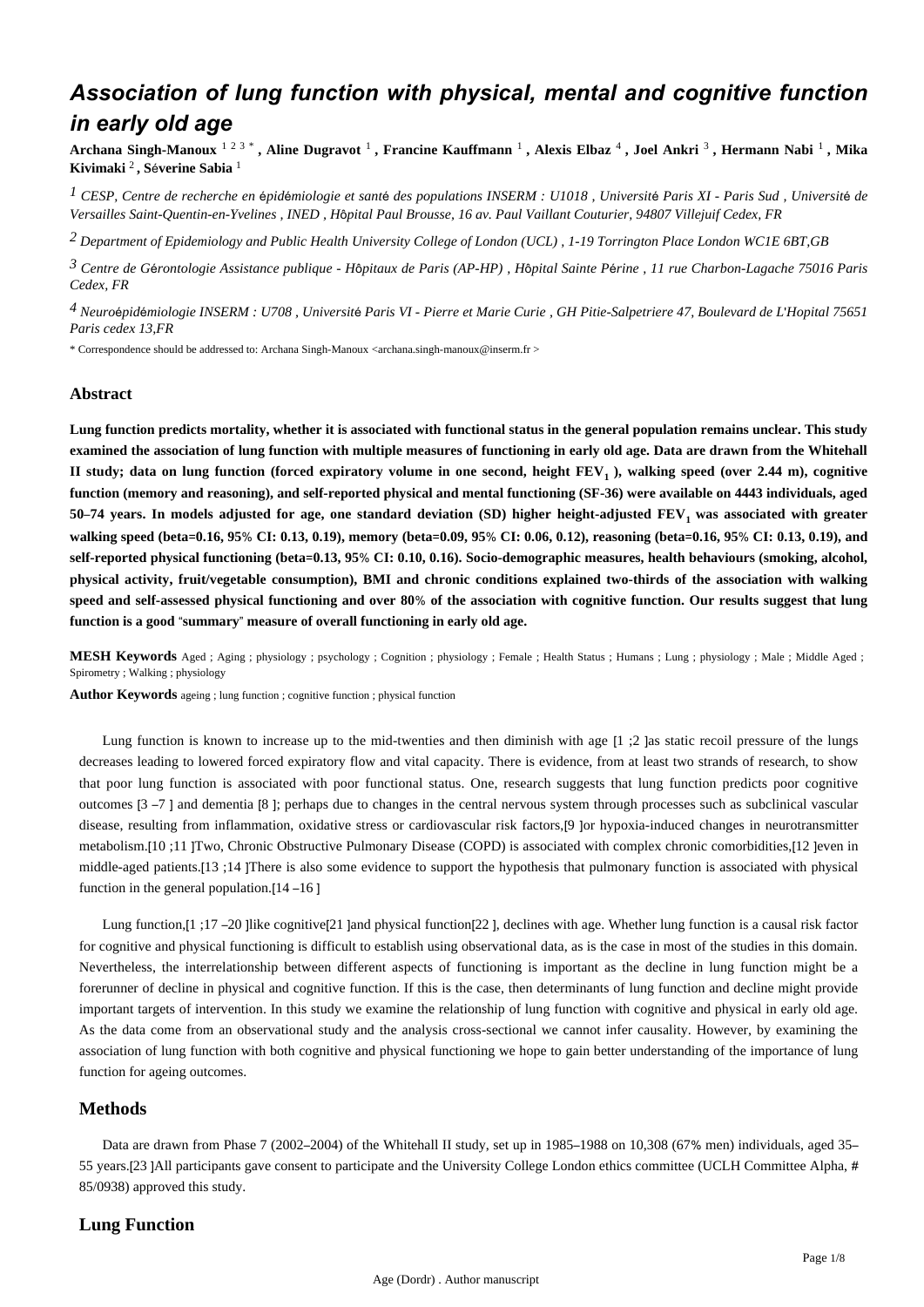Participants were allowed to opt out of spirometry testing if they were coughing up blood or had a pneumothorax, severe angina, heart attack, stroke, pulmonary embolism, aneurysm, a perforated ear drum or hernia, recent surgery (ear, eye, stomach, chest), or blood pressure >180/96 mmHg on the day; excluding 25.5% of participants.

Lung function was measured using a portable flow spirometer (MicroPlus Spirometer, Micro Medical Ltd, Kent, UK), administered by a trained nurse. We assessed *Forced Vital Capacity (FVC)* and *Forced Expiratory Volume in 1 second (FEV* ) based on standardised *<sup>1</sup>* methods.[24 ]The largest FVC and  $FEV_1$  values from the three manoeuvres was used in the analysis. As lung volumes are related to body size and standing height is the most important correlating variable, the lung function measure was corrected for height by dividing by the square of the subject's standing height and multiplying by the square of the sample mean height, 1.77 m in men and 1.63 m in women. [25 ] This standard correction procedure ensures that the observed variation in lung function is due to factors other than body size.

## **Functioning**

#### **Walking speed**

Walking speed was measured over a clearly marked 8-ft (2.44m) walking course using a standardized protocol.[26 ]Participants wore either low-heeled close-fitting footwear or walked barefoot with instructions to "walk to the other end of the course at your usual walking pace, just as if you were walking down the street to go the shops. Walk all the way past the other end of the tape before you stop." Three tests were conducted and the fastest walk (2.44 metres/minutes) was used in the analysis.

#### **Cognitive Function**

Two tests were used. The first was a test of *short-term verbal memory,* assessed with a 20-word free recall test. Participants were presented a list of 20 one or two syllable words at two second intervals and were then asked to recall in writing as many of the words in any order and had two minutes to do so. The second was a test of *reasoning* , the *Alice Heim 4-I (AH4-I)* test, composed of a series of 65 verbal and mathematical reasoning items of increasing difficulty [27 ]. It tests inductive reasoning and with only 10 minutes allocated to the test it is also a measure of processing speed.

**Self-assessed health functioning** was assessed using the Short Form 36 (SF-36) General Health Survey Scales.[28 ]The SF-36 is a 36-item questionnaire on general health status that can be summarized into physical and mental components scores (PCS and MCS) to assess physical and mental functioning.[29 ]Physical functioning declines with age but mental functioning has been shown to improve with age.[30 ]

# **Covariates**

The covariates were *age* , *sex* , *ethnicity* (white or non-white), *education* (lower primary or lower, lower secondary, high school, first university degree or higher), *occupational position, health behaviours* , *Body Mass Index* (BMI) and *chronic conditions* . Occupational position, classified as high, (administrative grades), intermediate (professional or executive grades) and low (clerical or support grades) position) is a comprehensive marker of socioeconomic circumstances and is related to salary, social status and level of responsibility at work. As of August 1992 the salary range among high grade employees was £25 330 – £87 620 and among low grade employees £7 387 – £11 917.[23 ]

*Smoking* status was self-reported (never, ex, or current smoker). *Alcohol* consumption was assessed as number of alcoholic drinks (" measures" of spirits, "glasses" of wine, and "pints" of beer) consumed in the last week and converted to number of alcohol units (1 unit=8g alcohol) consumed per week.[31 ]This measure was highly skewed and was log transformed for the analysis. *Diet* was assessed via a question on the frequency of fruit and vegetable consumption (8-point scale, ranging from seldom or never to two or more times a day ), converted to frequency of consumptions per week.[32 ]*Physical activity* was assessed using 20 items on frequency and duration of participation in different physical activities (e.g., walking, cycling, sports) that were used to compute hours per week of moderate and vigorous activity. *Body Mass Index* (BMI) was calculated as weight in kg/height in meters squared. Weight was measured in underwear to the nearest 0.1 kg on Soehnle electronic scales. Height was measured in bare feet to the nearest 1mm using a stadiometer with the participant standing erect with head in the Frankfort plane.

Chronic conditions included as covariates were *coronary heart disease* (CHD), *diabetes* , *stroke* and *respiratory illness* . CHD events included non-fatal myocardial infarction (MI) and definite angina. MI was determined using data from ECGs, cardiac enzymes and physician records following MONICA criteria.[33 ]Angina was assessed based on the participant's reports of symptoms,[34 ]with corroboration in medical records for nitrate medication or ECG abnormalities. Diabetes assessment was based on fasting glucose (≥7.0 mmol/L) or 2-hour postload glucose (≥11.1 mmol/L) or previous use of anti-diabetic medication or reported doctor diagnosed diabetes. Both stroke and respiratory illness (chronic bronchitis, emphysema, asthma, allergy resulting in lung or breathing problems, sinusitis) were assessed using self-reports at Phases 1, 3, 5 and 7.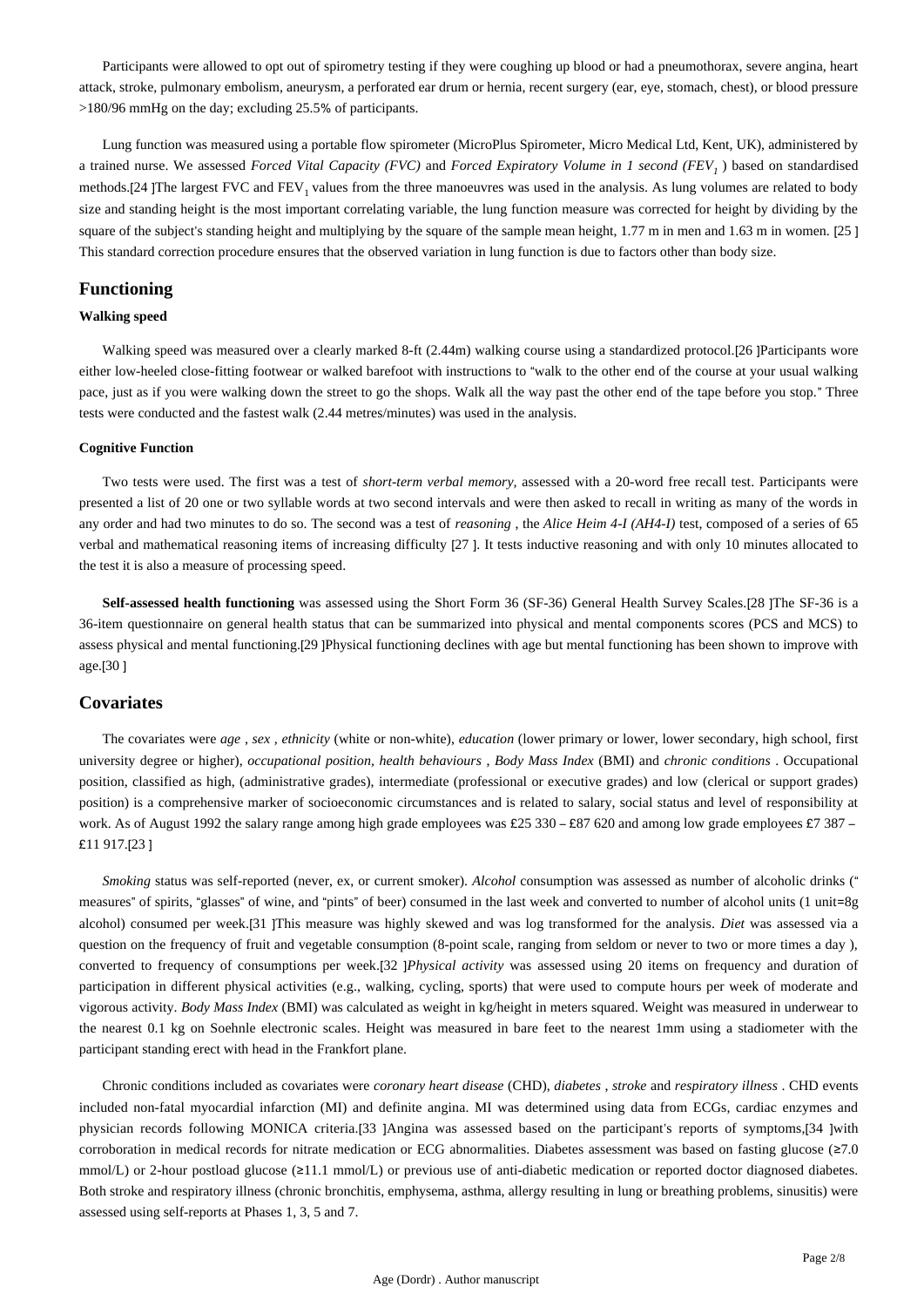#### **Statistical Analysis**

For the descriptive analysis height-corrected FEV, values were divided into tertiles separately for men and women. Its association with covariates was examined using chi-square or a one way analysis of variance. Subsequently, age and all measures of functioning were standardized to z scores (mean=0 and standard deviation (SD)=1) separately in men and women. As all predictors and outcomes in the regression analyses that follow were continuous measures, we used standardized z-scores (mean = 0, standard deviation = 1) in the analysis. Standardised regression coefficients represent the change in the outcome variable, expressed as a fraction of the standard deviation, per 1 standard deviation change in the predictor variable. Standardised regression estimates allow comparison of the associations of the predictor with different outcome measures;[35 ]in our case first the association of age with different measures of functioning and then that of lung function with measures of physical, cognitive and mental functioning. We first examined the association between a SD greater age and standardized measures of lung, cognitive, physical and mental functioning using linear regression. These analyses were successively adjusted for ethnicity, sex, education, occupational position, health behaviours (tobacco and alcohol consumption, diet, physical activity), BMI and chronic conditions.

The next set of analysis examined the association between  $FEV<sub>1</sub>$  and functioning using linear regression. We used five blocks of covariates to explain this association using the following formula 100\*(beta<sub>unadjusted</sub> - beta <sub>controlling for the covariate</sub> )/beta<sub>unadjusted</sub> .[36 ]These blocks were age, ethnicity & sex, education and occupation, health behaviours and BMI, and the final block was chronic conditions. As a next step all these covariates were entered together in order to estimate the attenuation in the association between lung function and measures of cognitive, physical, and mental functioning.

#### **Results**

A total of 6483 participants came to the medical examination and 4829 of these undertook the lung function tests, our analysis is based on 4443 (3111 men and 1332 women) participants with complete data; those not in the analysis were older (62.1 vs.60.7 years, p<0.0001). The age of those included in the analysis ranged from 50.5 to 73.6 years, table 1 shows all covariates to be associated with FEV<sub>1</sub> (all  $p \le$ 0.03). The analysis in this study used height-corrected  $FEV<sub>1</sub>$  but replacing it with height-corrected FVC did not much change the results (available from the first author).

Figure 1 presents the cross-sectional associations, modelled to show effects of a SD increment in age on functioning, standardized to allow comparability. The interaction terms showed no sex differences in the association between age and functioning (all  $p \ge 0.09$ ) allowing us to combine men and women in the analysis although lung function was standardized separately in men and women due to differences in lung volume. The standardised beta represents the change in the functioning measures, expressed as a fraction of the standard deviation, per 1 standard deviation change in age. The standard deviations were 5.9 years for age, 0.6 litres (0.5 in women) for FEV<sub>1</sub>, 2.4 for memory, 10.8 for reasoning, 0.3 metres/minute of walking speed, 8.4 on the physical and 8.8 on mental functioning score. These SDs allow the reader to convert the standardised results back to regression coefficients. For example, 1 SD increase in age (corresponds to 5.9 years) was associated with lower scores on lung function (beta=−0.38, 95% CI: −0.41, −0.36), Figure 1 . In men this corresponds to 0.23 litres (.38 multiplied by the standard deviation, here 0.6 litres) and in women 0.19 litres lower  $FEV<sub>1</sub>$ .

One SD increase in age was also associated (Figure 1 ) with lower memory (beta=−0.25, 95% CI: −0.28, −0.22), reasoning (beta=− 0.23, 95% CI: −0.26, −0.20), walking speed (beta=−0.20, 95% CI: −0.23, −0.17), physical functioning (beta=−0.16, 95% CI: −0.19, −0.13) but higher scores on mental functioning (beta=0.22, 95% CI: 0.19, 0.25) implying that the older participants had better mental functioning. The association with age was strongest for lung function, adjustment for multiple covariates did not much change this association (beta=− .37, 95% CI: −0.40, −0.34), see Figure 1 . The association between age and all functioning measures was robust to adjustment for the covariates, results in tabular form available on request.

Table 2 presents the association of lung function with walking speed, cognitive function and self reported physical and mental functioning, again standardized to z-scores. The non-significant interaction term between sex and FEV, (all  $p \ge 0.10$ ) allowed men and women to be combined in the analysis. One standard deviation higher  $FEV<sub>1</sub>$  was associated with greater memory (beta=0.17 (95% CI: 0.15, 0.20)), reasoning (beta=0.23 (95% CI: 0.20, 0.26)), walking speed (beta=0.21 (95% CI: 0.18, 0.24)) and physical functioning (beta= 0.17 (95% CI: 0.14, 0.20)) but lower mental functioning (beta=−0.07 (95% CI: −0.10, −0.04)). Age explained the largest part of this association, 47% for memory, 30% for reasoning, 24% for walking speed, 24% for physical functioning, and all of it for mental functioning (129%). All covariates taken together explained less of the association of lung function with the measures of physical functioning, walking speed (62%) and self-assessed physical functioning (65%), compared to the measures of cognitive function, memory (82%) and reasoning (91%).

## **Discussion**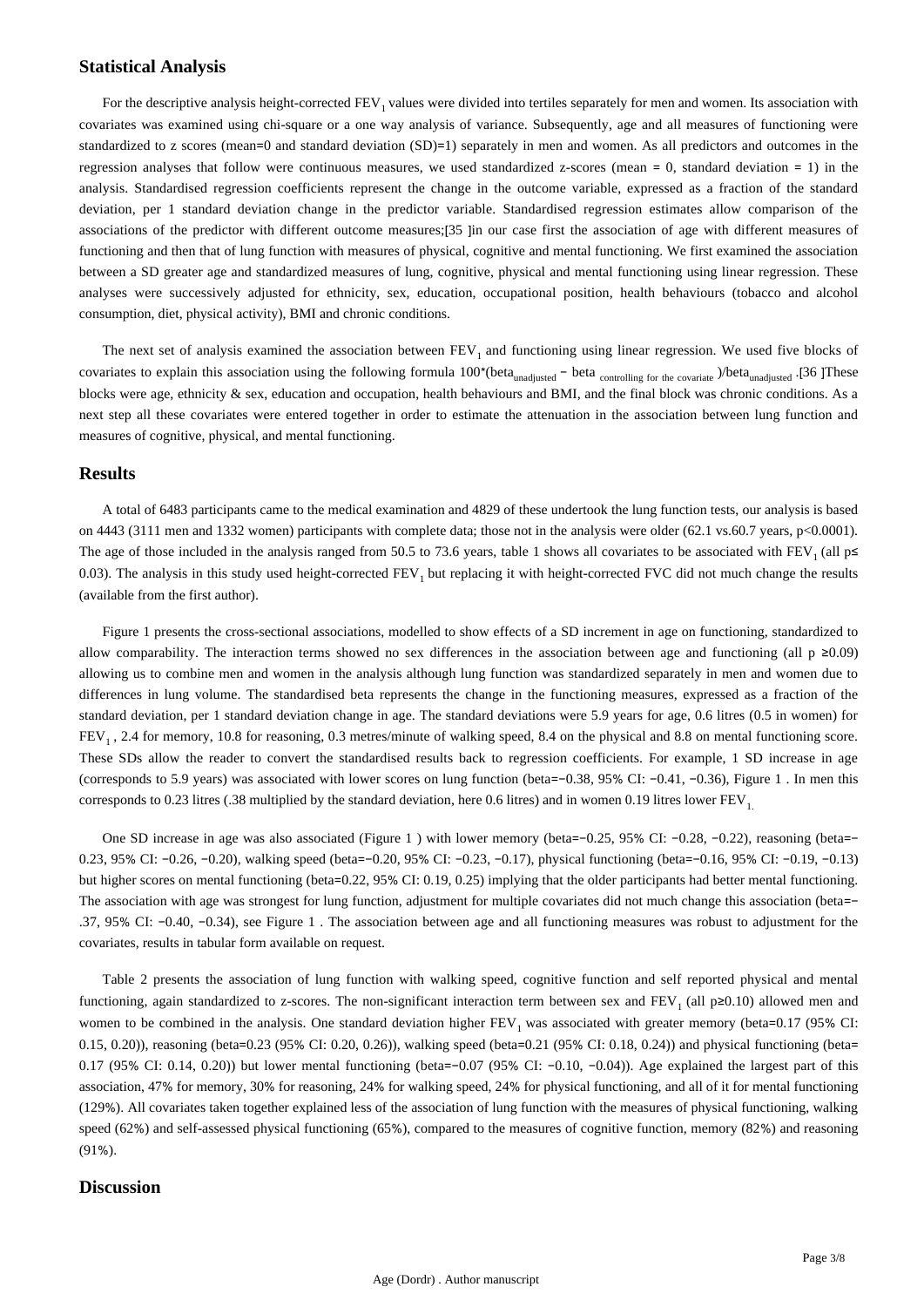This study, based on a large non-patient sample of adults aged 50–74 years, shows lung function to be associated with both cognitive and physical functioning, associations only partly explained by age. Our results also show lung function to have a pervasive association with a range of socioeconomic, behavioural and health measures. These results extend previous knowledge on the value of lung function as a good "summary" measure of health and functional status.

Life expectancy is increasing at the rate of five or more hours per day in the developed world.[37] The challenge posed by population ageing is to ensure that the extra years of life will be of good quality and free from high-cost dependency. Thus, functioning – physical, mental and cognitive – is increasingly examined as an outcome in the ageing literature. Positive health trajectories are related to higher quality of life, longer independence and considerably lower medical and social care costs. Chronological age is a good indicator of ageing but it does not capture the variability in exposure and response to environmental insults that could well be better captured in lung function tests, even in populations not composed of COPD patients.

Previous research has shown poor lung function to be associated with poor cognitive outcomes3 –[7 ]and dementia.[8 ]Three mechanisms have been proposed to explain this association: (1) lung function as a risk factor, (2) poor lung function as a consequence of dementia or impaired cognition and (3) the common cause hypothesis.[8] Many studies have examined the first explanation;[3 –8 ;38] inferring causality due to the analytic method<sup>[3</sup> ]or longitudinal design of the study.<sup>[4</sup> :5] It is clear that the association between lung and cognitive function is not restricted to old age or to sick populations. Studies show this association in mid, [6 ]and late midlife.[7 ] Spirometry tests in children aged 7 are associated with cognition in analysis adjusted for multiple covariates,[39 ]perhaps reflecting shared neural and endocrine regulatory processes as well as common response to environmental exposures.

There is evidence of the impact of COPD on the non-pulmonary system, even in non-elderly populations where it was shown to be associated with lower extremity functioning, exercise performance, skeletal muscle strength and self-reported limitation in basic physical actions.[40 ]Research on COPD increasingly views it not simply as a disease of the lungs but as a chronic inflammatory syndrome accompanied by complex chronic comorbidities.[12 ;41 ]Our results show lung function to be associated with both an objective (walking speed) and a subjective (self-reported) measure of physical function was robust and all the covariates taken together explain only two thirds of this association. This is a new finding and it is possible that the association stems from the shared pathophysiological processes that lead to declines in pulmonary and physical function.

There are a number of caveats to the results reported here. The Whitehall II study is based on a white collar cohort and thus is not representative of the general population. Furthermore, a quarter of those who came to the medical examination did not do the spirometry. Finally, it is clear that cross-sectional studies are not ideal, they under-estimate the effect of age due to healthy survivor effect[42 ]and over-estimate it due to cohort effects such as changes in environmental exposures, nutritional factors and childhood infections as younger individuals have been shown to have better lung function compared with 50 years ago.[2 ]

#### **Conclusions and implications**

Our study, as most others on lung function and functioning cannot answer questions on causality but provides evidence to suggest that lung function in early old age, because it reflects the impact of environmental insults over the lifecourse, might be a good indicator of " ageing". In our data, adjustment for demographic, socioeconomic, behavioural and health measures fully attenuated the association between lung function and cognition, measured via a test of memory and reasoning, but the association with objective and subjective physical functioning remained robust to these adjustments. The finding that physical activity is associated with a slower decline in pulmonary function offer new ways of thinking about prevention of age related decline in functioning.[43 ;44 ]Further research using longitudinal data is required to understand the mechanisms linking decline in lung function to health functioning in the general population.

#### **Acknowledgements:**

#### **FUNDING**

ASM is supported by a "European Young Investigator Award" from the European Science Foundation and MK by the BUPA Foundation and the Academy of Finland. The Whitehall II study has been supported by grants from the British Medical Research Council (MRC); the British Heart Foundation; the British Health and Safety Executive; the British Department of Health; the National Heart, Lung, and Blood Institute, NIH (R01HL036310); the National Institute on Aging, NIH [R01AG013196, R01AG034454]

We thank all of the participating civil service departments and their welfare, personnel, and establishment officers; the British Occupational Health and Safety Agency; the British Council of Civil Service Unions; all participating civil servants in the Whitehall II study; and all members of the Whitehall II study team. The Whitehall II Study team comprises research scientists, statisticians, study coordinators, nurses, data managers, administrative assistants and data entry staff, who make the study possible.

#### **References:**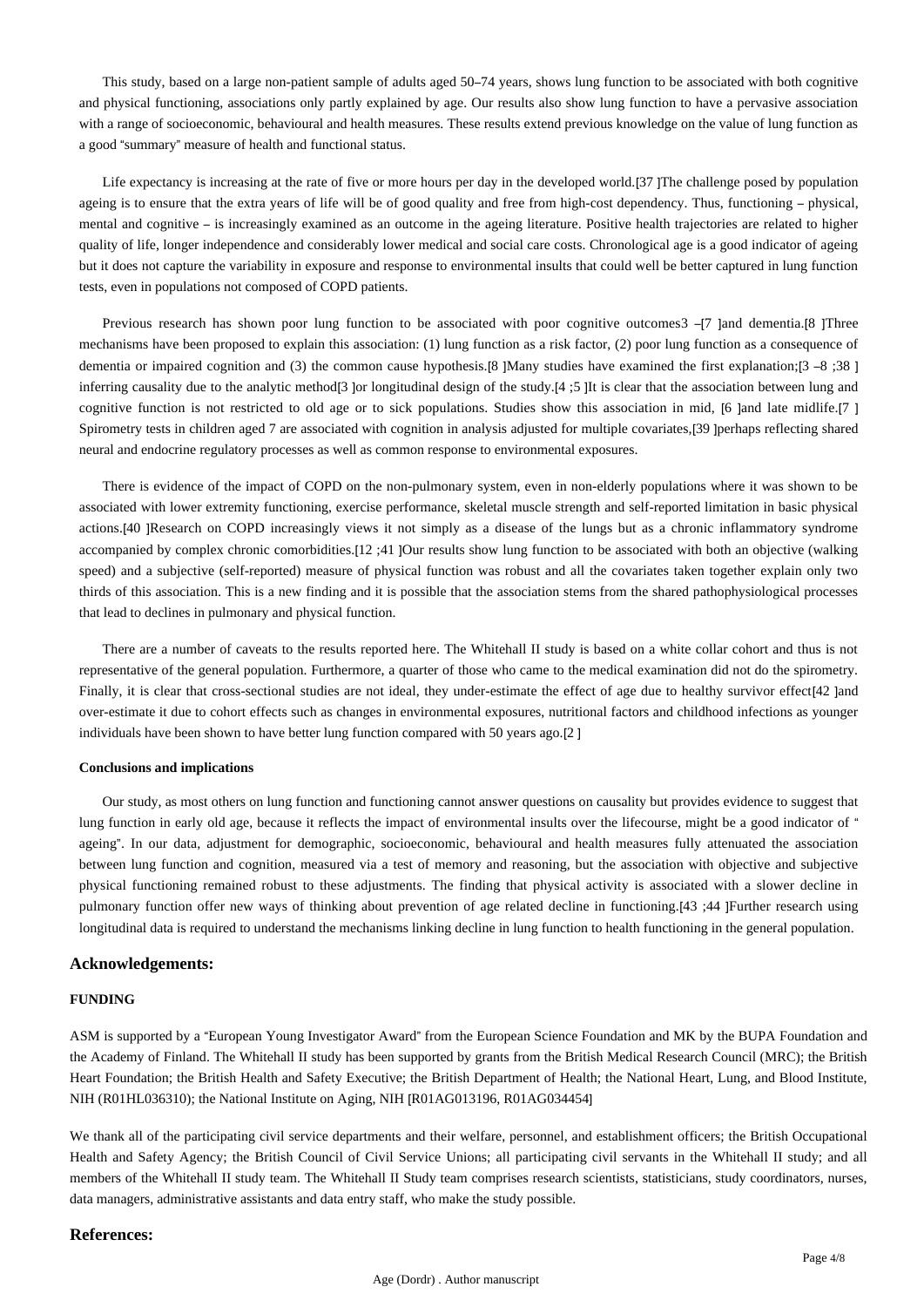Reference List

- 1 . Knudson RJ , Slatin RC , Lebowitz MD , Burrows B . The maximal expiratory flow-volume curve. Normal standards, variability, and effects of age . Am Rev Respir Dis . 1976 ; 113 : 587 - 600
- 2 . Sharma G , Goodwin J . Effect of aging on respiratory system physiology and immunology . Clin Interv Aging . 2006 ; 1 : 253 260
- 3 . Cook NR , Albert MS , Berkman LF , Blazer D , Taylor JO , Hennekens CH . Interrelationships of peak expiratory flow rate with physical and cognitive function in the elderly: MacArthur Foundation studies of aging . J Gerontol A Biol Sci Med Sci . 1995 ; 50 : M317 - M323
- 4 . Albert MS , Jones K , Savage CR . Predictors of cognitive change in older persons: MacArthur studies of successful aging . Psychol Aging . 1995 ; 10 : 578 589
- 5 . Chyou PH , White LR , Yano K . Pulmonary function measures as predictors and correlates of cognitive functioning in later life . Am J Epidemiol . 1996 ; 143 : 750 756
- 6 . Richards M , Strachan D , Hardy R , Kuh D , Wadsworth M . Lung function and cognitive ability in a longitudinal birth cohort study . Psychosomatic Medicine . 2005 ; 67 : 602 - 608
- 7 . Sachdev PS , Anstey KJ , Parslow RA . Pulmonary function, cognitive impairment and brain atrophy in a middle-aged community sample . Dement Geriatr Cogn Disord .  $2006 \cdot 21 \cdot 300 = 308$
- 8 . Schaub RT , Munzberg H , Borchelt M . Ventilatory capacity and risk for dementia . J Gerontol A Biol Sci Med Sci . 2000 ; 55 : M677 M683
- 9 . Liao D , Higgins M , Bryan NR . Lower pulmonary function and cerebral subclinical abnormalities detected by MRI: the Atherosclerosis Risk in Communities study . Chest  $1999 \cdot 116 \cdot 150 - 156$
- 10 . Gibson GE , Pulsinelli W , Blass JP , Duffy TE . Brain dysfunction in mild to moderate hypoxia . Am J Med . 1981 ; 70 : 1247 1254
- 11 . Grant I , Heaton RK , McSweeny AJ , Adams KM , Timms RM . Neuropsychologic findings in hypoxemic chronic obstructive pulmonary disease . Arch Intern Med . 1982 ; 142 : 1470 - 1476
- 12 . Fabbri LM , Rabe KF . From COPD to chronic systemic inflammatory syndrome? . Lancet . 2007 ; 370 : 797 799
- 13 . Eisner MD , Iribarren C , Yelin EH . Pulmonary function and the risk of functional limitation in chronic obstructive pulmonary disease . Am J Epidemiol . 2008 ; 167 : 1090 - 1101
- 14 . Thorpe RJ Jr , Szanton SL , Whitfield K . Association between lung function and disability in African-Americans . J Epidemiol Community Health . 2009 ; 63 : 541 545
- 15 . Myint PK , Luben RN , Surtees PG . Respiratory function and self-reported functional health: EPIC-Norfolk population study . Eur Respir J . 2005 ; 26 : 494 502
- 16 . Simpson CF , Punjabi NM , Wolfenden L , Shardell M , Shade DM , Fried LP . Relationship between lung function and physical performance in disabled older women . J Gerontol A Biol Sci Med Sci . 2005 ; 60 : 350 - 354
- 17 . Kauffmann F , Frette C . The aging lung: an epidemiological perspective . Respir Med . 1993 ; 87 : 5 7
- 18 . Pride NB . Ageing and changes in lung mechanics . Eur Respir J . 2005 ; 26 : 563 565
- 19 . Cohn JE , Donoso HD . Mechanical properties of lung in normal men over 60 years old . J Clin Invest . 1963 ; 42 : 1406 1410
- 20 . Janssens JP , Pache JC , Nicod LP . Physiological changes in respiratory function associated with ageing . Eur Respir J . 1999 ; 13 : 197 205
- 21 . Brayne C . The elephant in the room healthy brains in later life, epidemiology and public health . Nat Rev Neurosci . 2007 ; 8 : 233 239
- 22 . Rowe JW , Kahn RL . Human aging: usual and successful . Science . 1987 ; 237 : 143 149
- 23 . Marmot M , Brunner E . Cohort Profile: the Whitehall II study . Int J Epidemiol . 2005 ; 34 : 251 256
- 24 . Miller MR , Hankinson J , Brusasco V . Standardisation of spirometry . Eur Respir J . 2005 ; 26 : 319 338
- 25 . Xu X , Laird N , Dockery DW , Schouten JP , Rijcken B , Weiss ST . Age, period, and cohort effects on pulmonary function in a 24-year longitudinal study . Am J Epidemiol . 1995 ; 141 : 554 - 566
- 26 . Guralnik JM , Simonsick EM , Ferrucci L . A short physical performance battery assessing lower extremity function: association with self-reported disability and prediction of mortality and nursing home admission . J Gerontol . 1994 ; 49 : M85 - M94
- 27 . Heim AW . AH 4 group test of general Intelligence . Windsor, UK NFER-Nelson Publishing Company Ltd ; 1970 ;
- 28 . Ware JE , Snow KK , Kosinski M . SF-36 health Survey: manual and interpretation guide . Boston MA The Health Institute, New England Medical Centre ; 1993 ;
- 29 . Ware JE , Kosinski M , Bayliss MS , McHorney CA , Rogers WH , Raczek A . Comparison of methods for the scoring and statistical analysis of SF-36 health profile and summary measures: summary of results from the Medical Outcomes Study . Med Care . 1995 ; 33 : AS264 - AS279
- 30 . Chandola T , Ferrie J , Sacker A , Marmot M . Social inequalities in self reported health in early old age: follow-up of prospective cohort study . BMJ . 2007 ; 334 : 990 -
- 31 . Britton A , Singh-Manoux A , Marmot M . Alcohol consumption and cognitive function in the Whitehall II Study . Am J Epidemiol . 2004 ; 160 : 240 247
- 32 . Stringhini S , Sabia S , Shipley M . Association of socioeconomic position with health behaviors and mortality . JAMA . 2010 ; 303 : 1159 1166
- 33 . Tunstall-Pedoe H, Kuulasmaa K, Amouyel P, Arveiler D, Rajakangas AM, Pajak A. Myocardial infarction and coronary deaths in the World Health Organization MONICA Project. Registration procedures, event rates, and case-fatality rates in 38 populations from 21 countries in four continents . Circulation . 1994 ; 90 : 583 - 612
- 34 . Rose G , Hamilton PS , Keen H , Reid DD , McCartney P , Jarrett RJ . Myocardial ischaemia, risk factors and death from coronary heart-disease . Lancet . 1977 ; 1 : 105 109
- 35 . Newman TB , Browner WS . In defense of standardized regression coefficients . Epidemiology . 1991 ; 2 : 383 386
- 36 . Judd CM , Kenny DA . Process Analysis: Estimating mediation in treatment evaluations . Eval Rev . 1981 ; 5 : 602 619
- 37 . Kirkwood TB . A systematic look at an old problem . Nature . 2008 ; 451 : 644 647
- 38 . Cerhan JR , Folsom AR , Mortimer JA . Correlates of cognitive function in middle-aged adults. Atherosclerosis Risk in Communities (ARIC) Study Investigators . Gerontology . 1998 ; 44 : 95 - 105
- 39 . Suglia SF , Wright RO , Schwartz J , Wright RJ . Association between lung function and cognition among children in a prospective birth cohort study . Psychosomatic Medicine . 2008 ; 70 : 356 - 362
- 40 . Eisner MD , Blanc PD , Yelin EH . COPD as a systemic disease: impact on physical functional limitations . Am J Med . 2008 ; 121 : 789 796
- 41 . Vogelmeier C , Bals R . Chronic obstructive pulmonary disease and premature aging . Am J Respir Crit Care Med . 2007 ; 175 : 1217 1218
- 42 . Fowler RW . Ageing and lung function . Age Ageing . 1985 ; 14 : 209 215
- 43 . Pelkonen M , Notkola IL , Lakka T , Tukiainen HO , Kivinen P , Nissinen A . Delaying decline in pulmonary function with physical activity: a 25-year follow-up . Am J Respir Crit Care Med . 2003 ; 168 : 494 - 499
- 44 . Garcia-Aymerich J , Lange P , Benet M , Schnohr P , Anto JM . Regular physical activity modifies smoking-related lung function decline and reduces risk of chronic obstructive pulmonary disease: a population-based cohort study . Am J Respir Crit Care Med . 2007 ; 175 : 458 - 463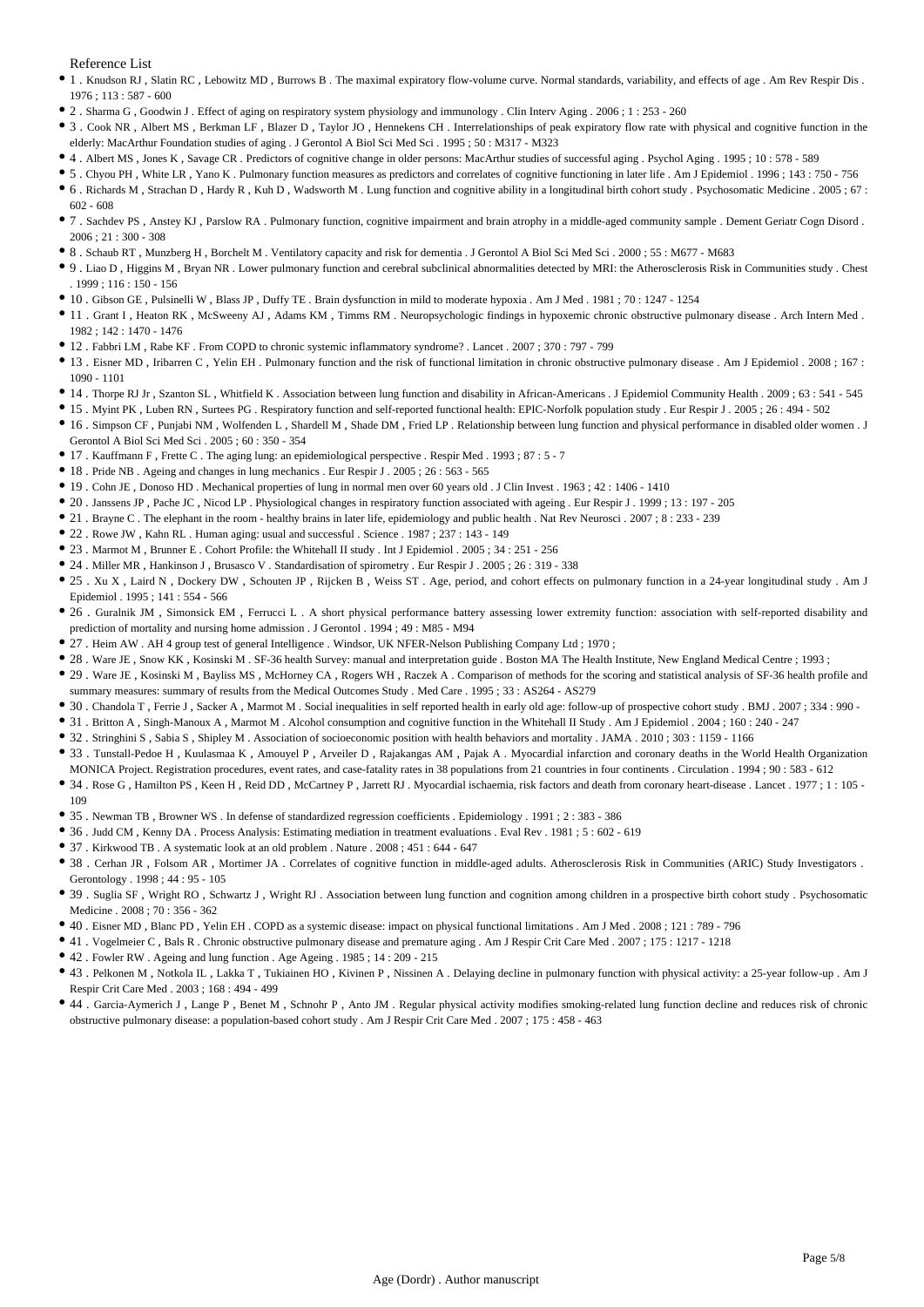#### **Figure 1**

Association\* of a standard deviation increase in age with lung, cognitive, physical, and mental functioning. \*Expressed as a standardised beta, each coefficient represents the change in the functioning measures, expressed as a fraction of the standard deviation, per 1 standard deviation change in age. The standard deviations were 5.9 years for age, 0.6 litres (0.5 in women) for  $FEV<sub>1</sub>$ , 2.4 for memory, 10.8 for reasoning, 0.3 metres/second of walking speed, 8.4 on the physical and 8.8 on mental functioning score. <sup>†</sup> Adjusted for sex, ethnicity, smoking, alcohol consumption, physical activity, fruit and vegetable consumption, diabetes, coronary heart disease and self-reported stroke and respiratory illness.

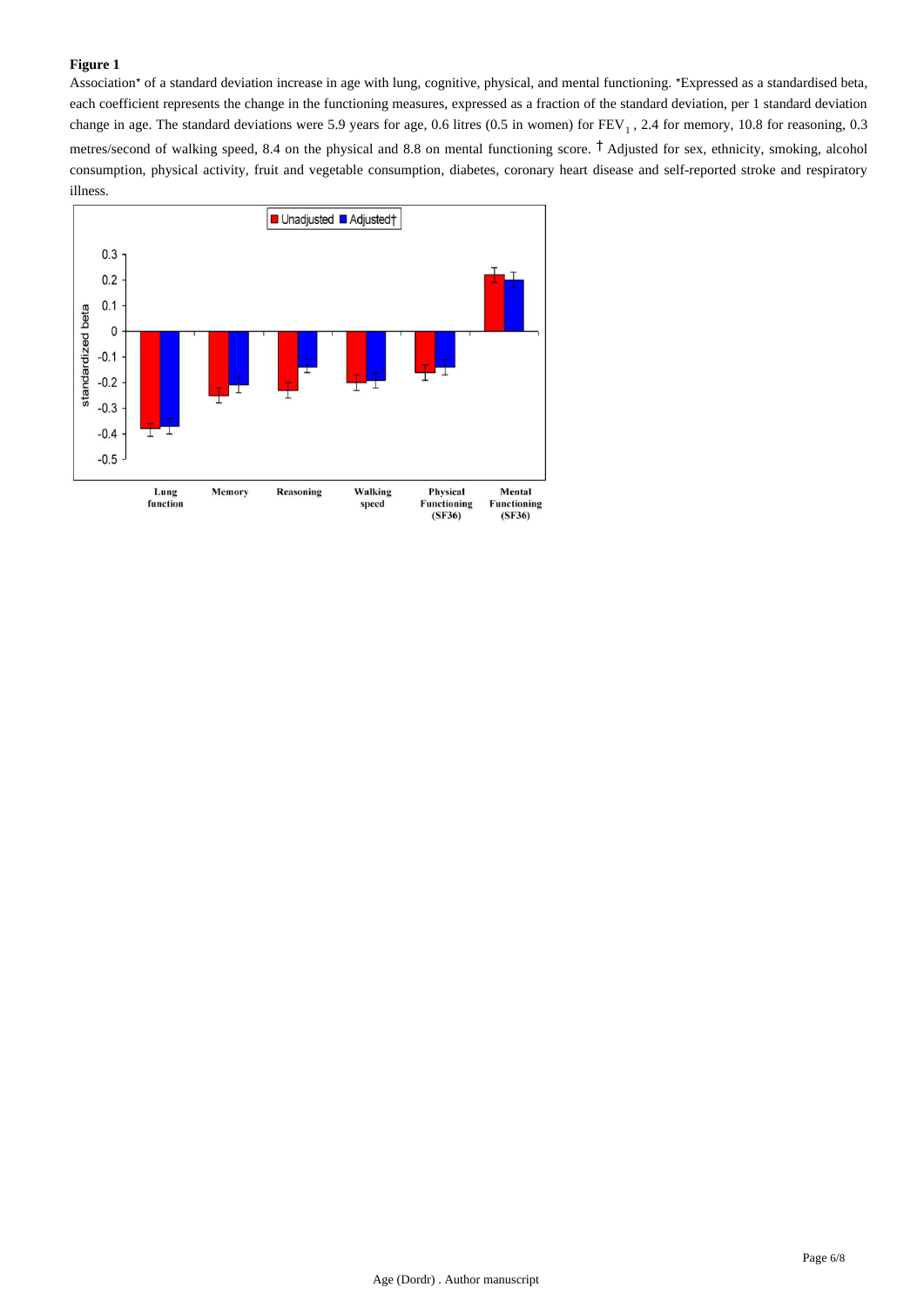## **Table 1**

Sample characteristics as a function of tertiles of Forced Expiratory Volume ( $FEV<sub>1</sub>$ ) in 3111 men and 1332 women.

|                                         |            | lowest tertile<br>$N = 1481$ | mid tertile<br>$N = 1481$ | highest tertile<br>$N = 1481$ | $\mathbf{p}$ |
|-----------------------------------------|------------|------------------------------|---------------------------|-------------------------------|--------------|
|                                         |            | 69% men                      | <b>71% men</b>            | <b>70% men</b>                |              |
| $FEV_1$ <sup>†</sup> Men (litres)       | M(SD)      | 2.55(0.43)                   | 3.28(0.14)                | 3.84(0.26)                    | < 0.001      |
| $FEV_1$ <sup>T</sup> Women (litres)     | M(SD)      | 1.60(0.31)                   | 2.18(0.11)                | 2.65(0.22)                    | < 0.001      |
| Age                                     | M(SD)      | 63.45 (5.89)                 | 60.74(5.64)               | 58.02 (4.86)                  | < 0.001      |
| University degree                       | $N$ $(\%)$ | 395 (26.7%)                  | 438 (29.6%)               | 557 (37.6%)                   | < 0.001      |
| High grade                              | $N$ (%)    | 611 (41.3%)                  | 701 (47.3%)               | 782 (52.8%)                   | < 0.001      |
| Non-white                               | $N$ (%)    | 224 (15.1%)                  | 62 (4.2%)                 | 14 (0.9%)                     | < 0.001      |
| Current smokers                         | $N$ (%)    | 148 (10.0%)                  | $116(7.8\%)$              | 73 (4.9%)                     | < 0.001      |
| Alcohol (Units/week)                    | GM(SDL)    | 6.55(3.35)                   | 7.85(3.13)                | 8.94 (2.87)                   | < 0.001      |
| Consumption of fruit & vegetable(/week) | M(SD)      | 8.69(4.27)                   | 9.29(4.34)                | 9.56(4.31)                    | < 0.001      |
| Physical activity(Hours/week)           | M(SD)      | 3.61(3.34)                   | 3.91(3.22)                | 3.85(3.41)                    | $=0.03$      |
| <b>Body Mass Index</b>                  | M(SD)      | 26.80(4.57)                  | 26.59(4.19)               | 26.15(4.01)                   | < 0.001      |
| Self reported Respiratory illness       | $N$ (%)    | 255 (17.2%)                  | 180 (12.2%)               | 149 (10.1%)                   | < 0.001      |
| Self reported Stroke                    | $N$ (%)    | $27(1.8\%)$                  | 26(1.8%)                  | 11(0.7%)                      | $= 0.02$     |
| <b>Diabetes</b>                         | $N$ (%)    | 198 (13.4%)                  | $112(7.6\%)$              | 83 (5.6%)                     | < 0.001      |
| Coronary Heart Disease                  | $N$ (%)    | 157 (10.6%)                  | 84 (5.7%)                 | 48 (3.2%)                     | < 0.001      |
| Memory (Range 0-20)                     | M(SD)      | 6.33(2.41)                   | 6.90(2.41)                | 7.32(2.34)                    | < 0.001      |
| Reasoning, AH4-I (Range 0-65)           | M(SD)      | 41.39(11.67)                 | 44.58 (10.51)             | 47.01 (9.45)                  | < 0.001      |
| Walking speed (metre/minute)            | M(SD)      | 1.27(0.30)                   | 1.36(0.29)                | 1.39(0.28)                    | < 0.001      |
| Physical Functioning (SF 36)            | M(SD)      | 47.80 (9.04)                 | 49.93 (7.94)              | 50.89 (7.76)                  | < 0.001      |
| Mental Functioning (SF 36)              | M(SD)      | 52.84 (8.64)                 | 52.80 (8.55)              | 51.06 (9.15)                  | < 0.001      |

<sup>†</sup> FEV<sub>1</sub> values corrected for height by dividing by own height<sup>2</sup> and multiply by mean height<sup>2</sup> of 1.77 m in men and 1.63 m in women.

M: Mean; SD: Standard Deviation.

GM: Geometric mean; SDL: Standard deviation of logged values.

\* Moderate and vigorous physical activity.